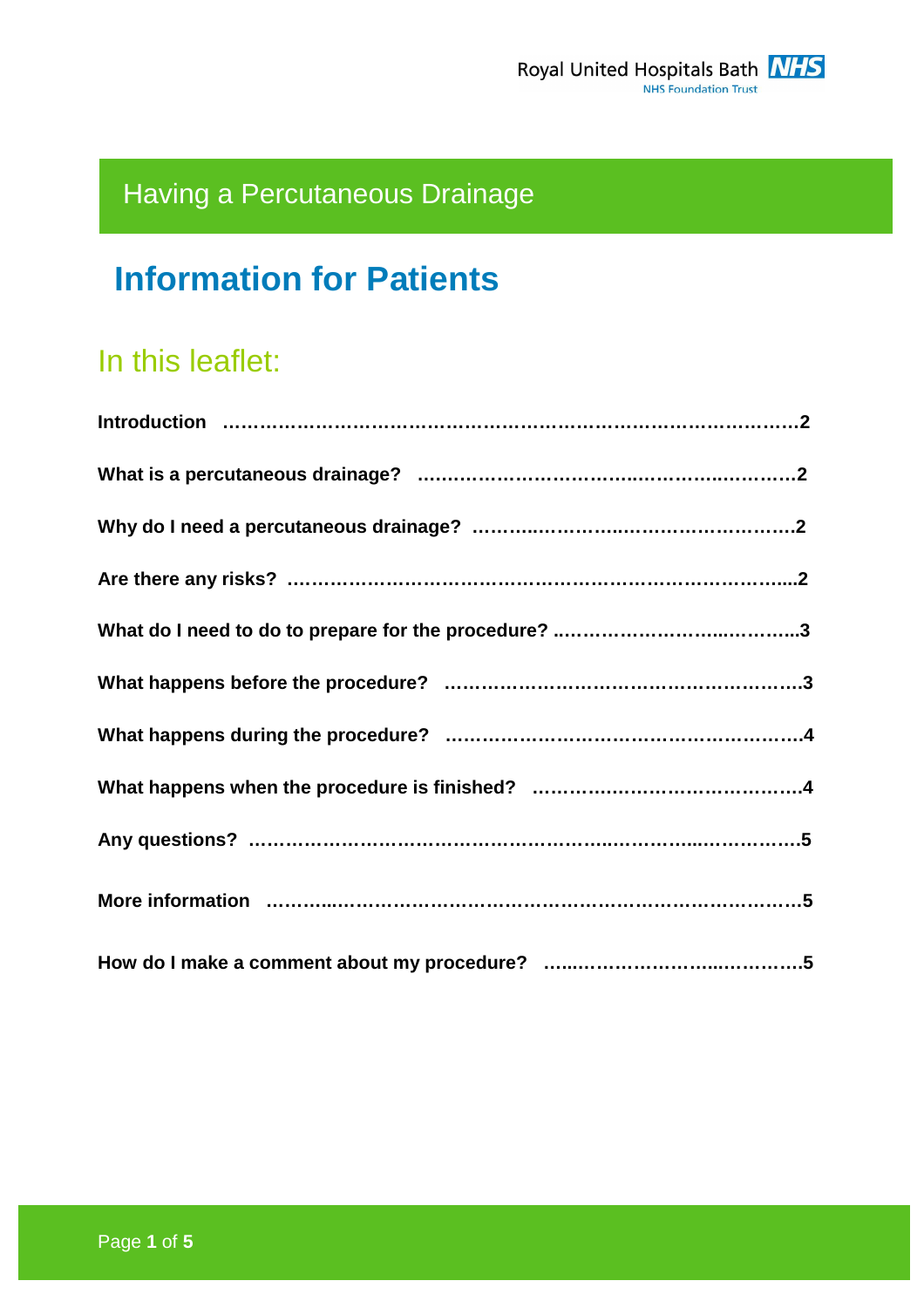#### **Introduction**

This leaflet tells you about having a percutaneous drainage. It explains what is involved and what the possible risks are.

If you have any questions or concerns, please do not hesitate to speak to a doctor or nurse caring for you in the Interventional Radiology department.

#### What is a percutaneous drainage?

A percutaneous biopsy is a way of draining an abscess or fluid collection from your body, by inserting a fine plastic tube (drainage catheter) into it through the skin. This is typically performed through a very small incision using imaging such as ultrasound, computed tomography (CT) or X-rays to guide the positioning of the tube.

## Why do I need a percutaneous drainage?

You have most likely already had an imaging examination, such as an ultrasound, computed tomography (CT) or magnetic resonance imaging (MRI) scan that has identified an abscess or abnormal fluid collection inside your body. The consultant in charge of your care and the interventional radiologist performing the procedure have discussed your case, and feel that percutaneous drainage is the best way to remove the abscess or fluid collection and relieve your symptoms.

#### Are there any risks?

Percutaneous drainage is a safe procedure, but as with any medical procedure there are some risks and complications that can arise.

- There is a risk of bleeding, although this is generally very slight.
- There is a very slight risk of an allergic reaction if contrast material is injected.
- Rarely, you may get a shivering attack (a rigor) during the procedure, but this is generally treated satisfactorily with antibiotics.
- Very rarely, an adjacent organ may be damaged by percutaneous drainage.
- The drainage catheter may become blocked or displaced requiring manipulation or changing of the catheter. In addition, a very large or complex fluid collection may require more than one abscess drain.

Despite these possible complications, percutaneous drainage is normally very safe and is designed to improve your medical condition without need for a more invasive procedure, such as surgery.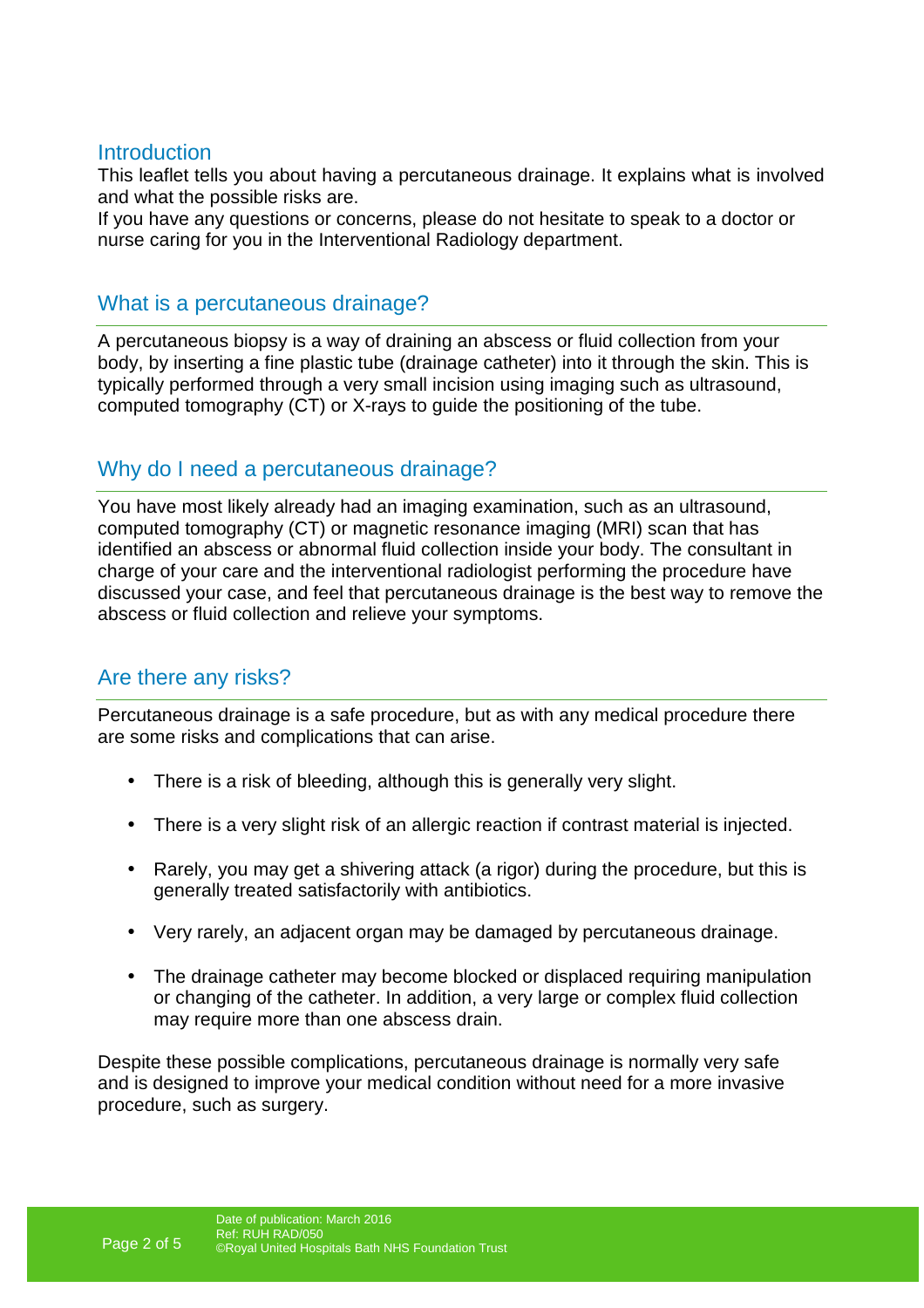## What do I need to do to prepare for the procedure?

You may need to have a blood test before the procedure to check that you are not at increased risk of bleeding. Your doctor or clinical nurse specialist will tell you about this and how to arrange it.

If you are taking Warfarin, Clopidogrel, aspirin or other blood thinning medications please inform the Radiology department at least one week before the procedure, as these may need to be stopped for a number of days before the examination. Please continue to take all your other medications as usual.

You may already be an inpatient or, may need to be admitted into hospital on the previous day or the day of your procedure. On admission you will be informed of the approximate time of your procedure. However, this may change due to unforeseen circumstances.

You may be asked not to eat for 4 hours before the procedure, although you can usually still drink clear fluids such as water. If you are a diabetic your blood sugar levels will need to be monitored to ensure they remain within stable limits.

#### What happens before the procedure?

The procedure will take place in the Radiology department, either in the ultrasound room, CT scanner or a special X-ray room. You will be welcomed by the radiology staff:

- The Radiologist is a doctor specially trained to interpret X-rays and scans and to perform image-guided procedures.
- Radiographers are specially trained health professionals who move and control the radiographic equipment during the procedure.
- Radiology Nurses work with the radiologists and care for the patient during interventional procedures.
- Radiology Department Assistants (RDAs) are healthcare professionals trained to assist radiographers and radiologists in preparing and caring for patients undergoing scans and image-guided procedures.

A nurse or RDA will check your details. Please let them know if you have asthma, or are allergic to any medications, skin-cleaning preparations, iodine or the contrast medium (special dye used to highlight blood vessels on X-rays) used for the procedure.

You may be asked to change into a hospital gown and remove any jewellery from the area to be examined.

The radiologist will explain the procedure answering any questions you or your family may have. When all your questions have been answered you will be asked to sign a consent form for the procedure.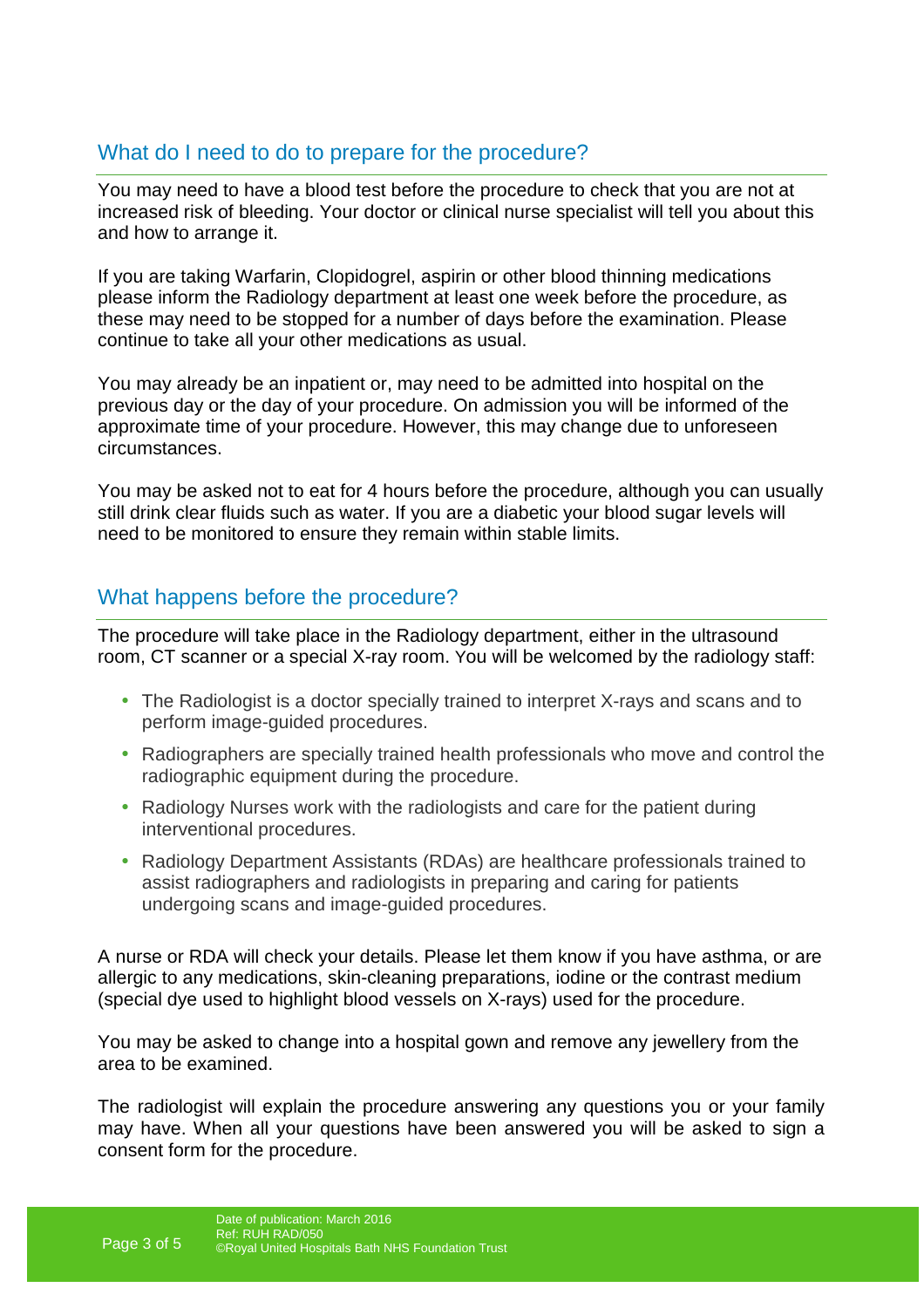## What happens during the procedure?

You will be taken into the ultrasound, CT or X-ray room and helped onto the scanner or X-ray table. The position will depend on where the abscess or fluid collection is in your body, and which type of imaging is being used to guide the procedure.

If intravenous contrast, sedation or painkillers are required for the procedure, a cannula (needle) will be inserted into a vein in your hand/arm.

A scan or X-ray will first be performed to mark the best site for the inserting the drainage tube. The skin will be cleaned with antiseptic fluid and covered with a sterile drape (towel). The radiologist will give you an injection of local anaesthetic to numb the area. This may cause some stinging, but it will only last a short time. The fine needle will be passed through the skin into the abscess or fluid collection under image guidance. You may be asked to hold your breath whilst this is done.

What happens next depends on what the fluid withdrawn through the needle looks like. Most of the time, a guide wire will be placed through the needle to allow the correct positioning of a drainage tube (catheter) into the abscess/fluid collection. Some discomfort may be felt as the drainage catheter is placed but this does not usually last long. The tube will be connected to a drainage bag outside the body and may remain in place for several days until the pus or fluid has been completely drained. Occasionally, the fluid may simply be drained through the needle or small plastic tube, which is withdrawn altogether at the end of the procedure.

Every patient is different, and it is not always easy to predict how long the procedure will take; however, expect to be in the radiology department for about 30 – 60 minutes.

#### What happens when the procedure is finished?

You will be taken back to your ward, where you will generally need to rest in bed for a few hours. You will have your pulse, blood pressure and if necessary your temperature taken to ensure there have been no complications.

You can eat and drink normally unless instructed otherwise by your doctor.

The drainage tube will remain in the collection until all the fluid has been drained. You will need to take care of the drainage bag and make sure that the tube does not kink (bend), or the fluid will not be able to pass through. Please be careful that the tube does not get pulled, as this could cause it to fall out. The nursing staff will measure and record the amount of fluid collected in the bag and change your wound dressings regularly.

Once the fluid has drained completely, the drain can be removed. This is not usually painful.

If a drainage tube has not been placed you may be discharged the same day.